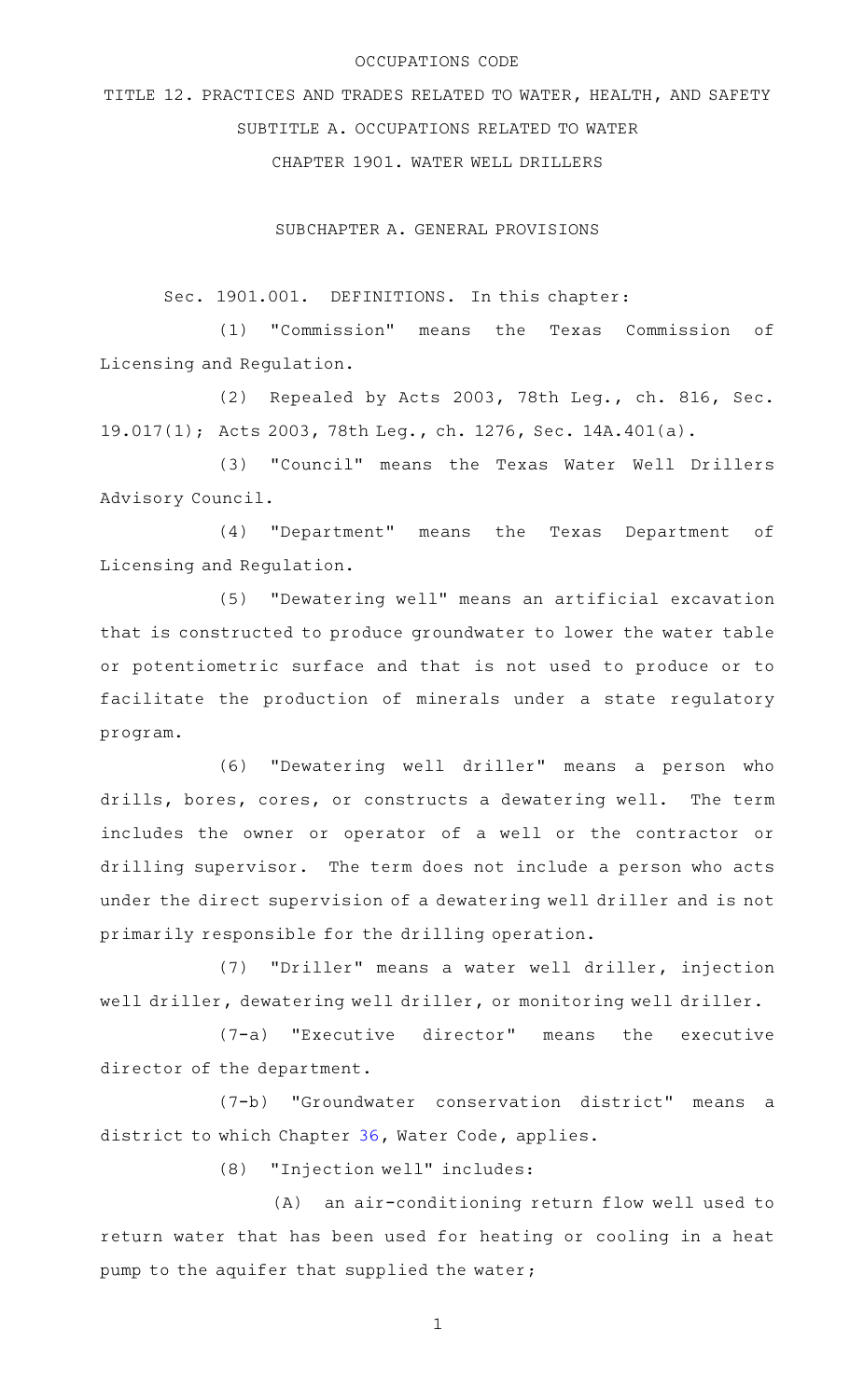(B) a cooling water return flow well used to inject water that has been used for cooling;

(C) a drainage well used to drain surface fluid into a subsurface formation;

(D) a recharge well used to replenish water in an aquifer;

(E) a saltwater intrusion barrier well used to inject water into a freshwater aquifer to prevent the intrusion of salt water into fresh water;

(F) a sand backfill well used to inject a mixture of water and sand, mill tailings, or other solids into subsurface mines;

(G) a subsidence control well used to inject fluids into a non-oil-producing or non-gas-producing zone to reduce or eliminate subsidence associated with the overdraft of fresh water; and

(H) a closed system geothermal well used to circulate water, other fluids, or gases through the earth as a heat source or heat sink.

(9) "Injection well driller" means a person who drills, bores, cores, or constructs an injection well. The term includes the owner or operator of a well or the contractor or drilling supervisor. The term does not include a person who acts under the direct supervision of an injection well driller and is not primarily responsible for the drilling operation.

(10) "Monitoring well" means an artificial excavation that is constructed to measure or monitor the quantity or movement of substances below the surface of the ground and that is not used in conjunction with the production of oil, gas, or other minerals.

(11) "Monitoring well driller" means a person who drills, bores, cores, or constructs a monitoring well. The term includes the owner or operator of a well or the contractor or drilling supervisor.

(12) "Person" means an individual, firm, partnership, association, corporation, or other private legal entity.

(13) "Pollution" means a change to the physical, thermal, chemical, or biological quality of water in a way that: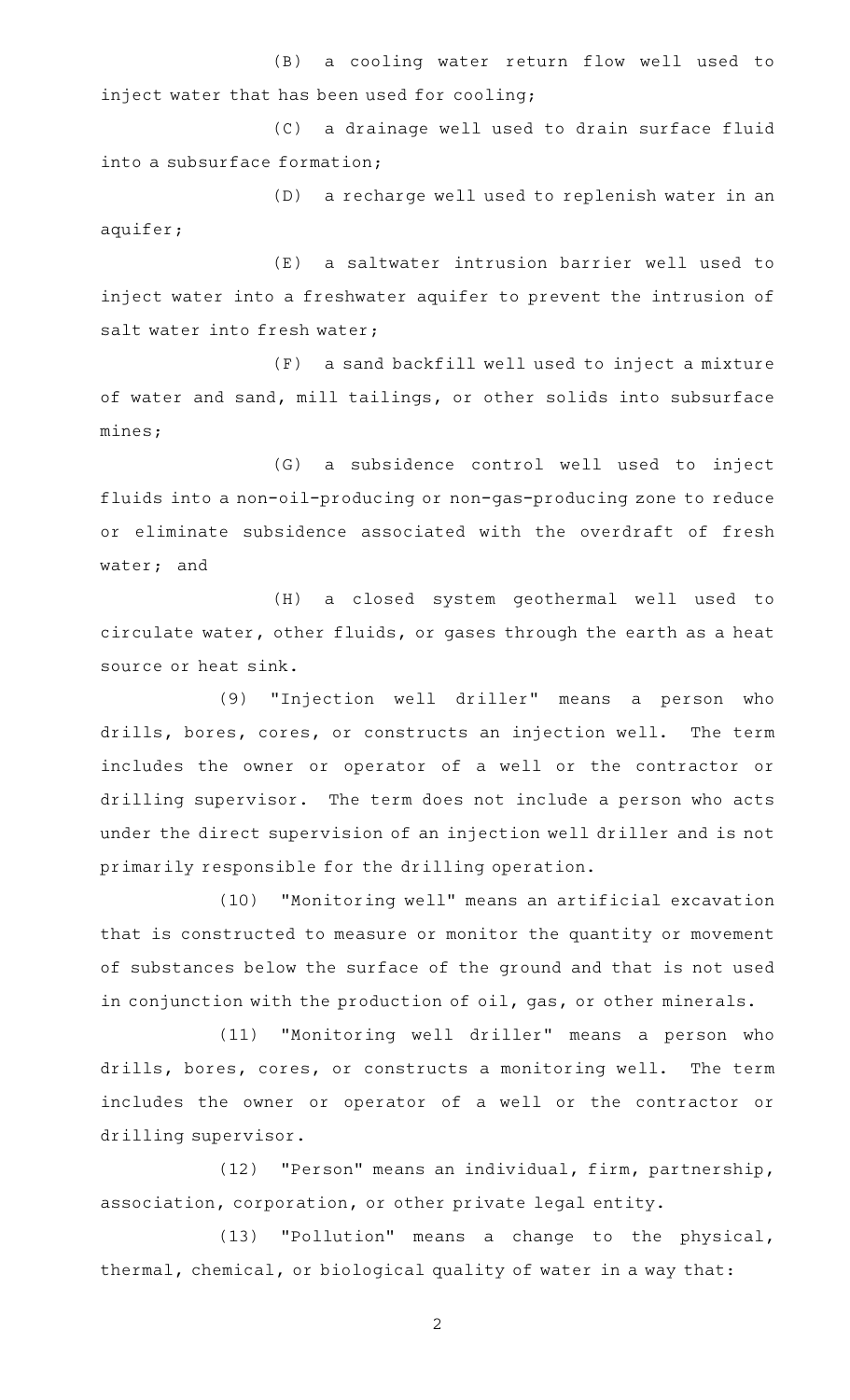$(A)$  makes the water harmful to humans, animals, vegetation, or property; or

(B) impairs the public enjoyment of the water for a reasonable purpose.

(14) "Water well" means an artificial excavation constructed to explore for or produce groundwater. The term does not include:

(A) a test or blast hole in a quarry or mine or a well or excavation constructed to explore for or produce oil, gas, or other minerals unless the hole is also used to produce groundwater; or

(B) an injection water source well regulated under Section [91.101,](http://www.statutes.legis.state.tx.us/GetStatute.aspx?Code=NR&Value=91.101) Natural Resources Code.

(15) "Water well driller" means a person who drills, bores, cores, or constructs a water well in this state. The term includes the owner or operator of a well or the contractor or drilling supervisor. The term does not include a person who:

(A) drills, bores, cores, or constructs a water well on the person's own property for the person's own use; or

(B) assists in constructing a water well under the direct supervision of a driller and is not primarily responsible for the drilling operation.

(16) "Well" means a water well, injection well, dewatering well, or monitoring well.

Added by Acts 2001, 77th Leg., ch. 1421, Sec. 4, eff. June 1, 2003. Amended by Acts 2003, 78th Leg., ch. 816, Sec. 19.001, 19.017(1), eff. Sept. 1, 2003; Acts 2003, 78th Leg., ch. 1276, Sec. 14A.401, eff. Sept. 1, 2003.

Sec. 1901.002. EFFECT ON GROUNDWATER RIGHTS. This chapter does not affect the ownership of or the rights of landowners in groundwater.

Added by Acts 2001, 77th Leg., ch. 1421, Sec. 4, eff. June 1, 2003.

Sec. 1901.003. LIABILITY UNDER LAW. A person is not relieved from liability under law by obtaining a license under this chapter.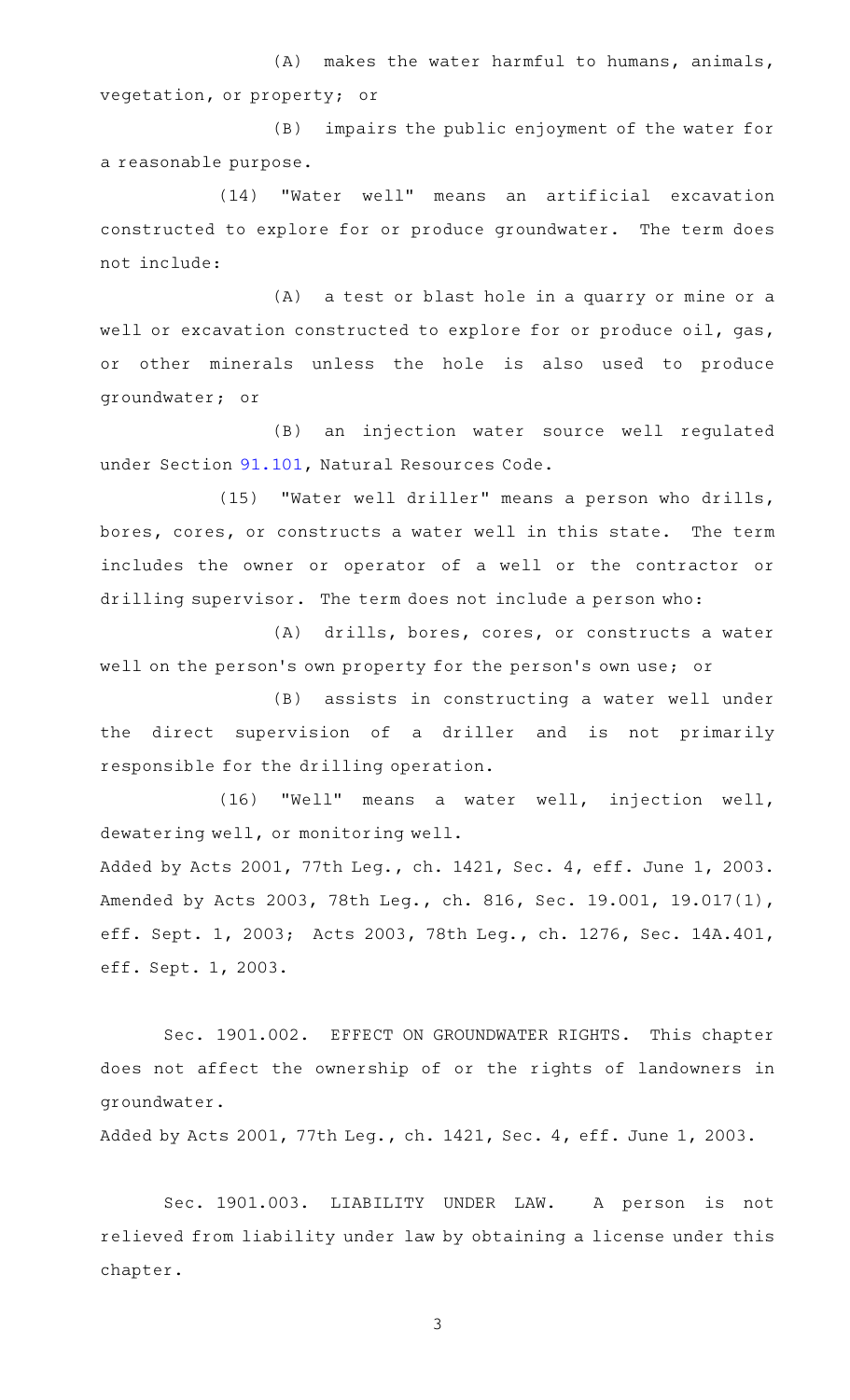Added by Acts 2001, 77th Leg., ch. 1421, Sec. 4, eff. June 1, 2003.

SUBCHAPTER B. ADMINISTRATION AND LICENSING PROGRAMS

Sec. 1901.051. LICENSING. (a) The department, with the advice of the council, shall prepare licensing examinations.

(b) The department shall evaluate the qualifications of license applicants.

(c) The executive director shall issue licenses to applicants who qualify.

Added by Acts 2001, 77th Leg., ch. 1421, Sec. 4, eff. June 1, 2003. Amended by Acts 2003, 78th Leg., ch. 816, Sec. 19.002, 26.055, eff. Sept. 1, 2003.

Sec. 1901.052. RULES. (a) The commission shall adopt rules as necessary to enforce this chapter, including rules governing:

(1) license applications;

 $(2)$  qualifications of applicants;

(3) standards of conduct for drillers, including standards for marking well drilling rigs and equipment; and

(4) procedures and practices before the department.

(b) The commission may not adopt a rule under this chapter that:

(1) regulates the installation or repair of well pumps and equipment by:

(A) a person on property the person owns or controls for the person's own use;

(B) an employee of a person described by Paragraph (A); or

(C) a person who is not hired or compensated and who acts on behalf of a person described by Paragraph (A); or

(2) requires a person who owns or controls property or possesses a well to complete, repair, or retrofit the well to any standard other than a standard in effect at the time the well was originally completed unless the well is found to be a threat to public health and safety or to water quality.

Added by Acts 2001, 77th Leg., ch. 1421, Sec. 4, eff. June 1, 2003.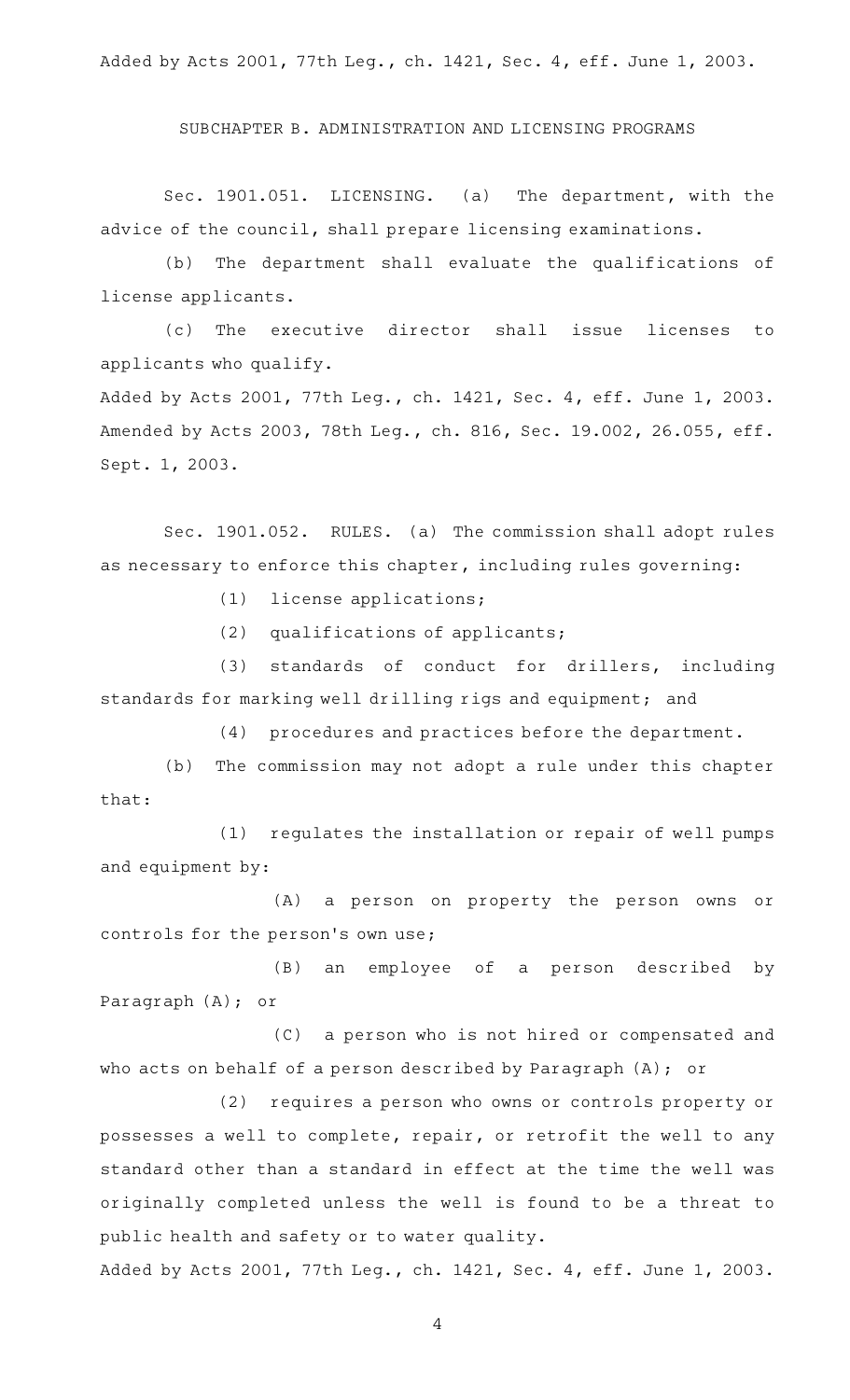Amended by Acts 2003, 78th Leg., ch. 816, Sec. 19.003, eff. Sept. 1, 2003.

Sec. 1901.053. WATER WELL DRILLERS ACCOUNT. (a) The department shall deposit money collected under this chapter to the credit of the water well drillers account in the general revenue fund. Money deposited in that account under this section may be used only to administer this chapter.

(b) The department shall allocate not more than 20 percent of the money in the account to cover the department's administrative costs.

Added by Acts 2001, 77th Leg., ch. 1421, Sec. 4, eff. June 1, 2003.

Sec. 1901.054. REGISTER OF LICENSE HOLDERS. The department shall maintain a current register of license holders. Added by Acts 2001, 77th Leg., ch. 1421, Sec. 4, eff. June 1, 2003.

Sec. 1901.055. TRANSFER OF FUNCTIONS. If the functions necessary to the proper implementation of duties under this chapter are transferred to another entity, the powers and duties under this chapter are transferred to that entity.

Added by Acts 2001, 77th Leg., ch. 1421, Sec. 4, eff. June 1, 2003.

SUBCHAPTER C. TEXAS WATER WELL DRILLERS ADVISORY COUNCIL

Sec. 1901.101. COUNCIL MEMBERSHIP. (a) The Texas Water Well Drillers Advisory Council consists of nine members appointed by the presiding officer of the commission, with the commission 's approval, as follows:

(1) six members who are drillers experienced in the well drilling business and familiar with well drilling, completion, and plugging methods and techniques; and

(2) three public members.

(b) One member appointed under Subsection (a)(1) must be selected from the state at large and the remaining five driller members must be selected from each of the following geographic areas of the state: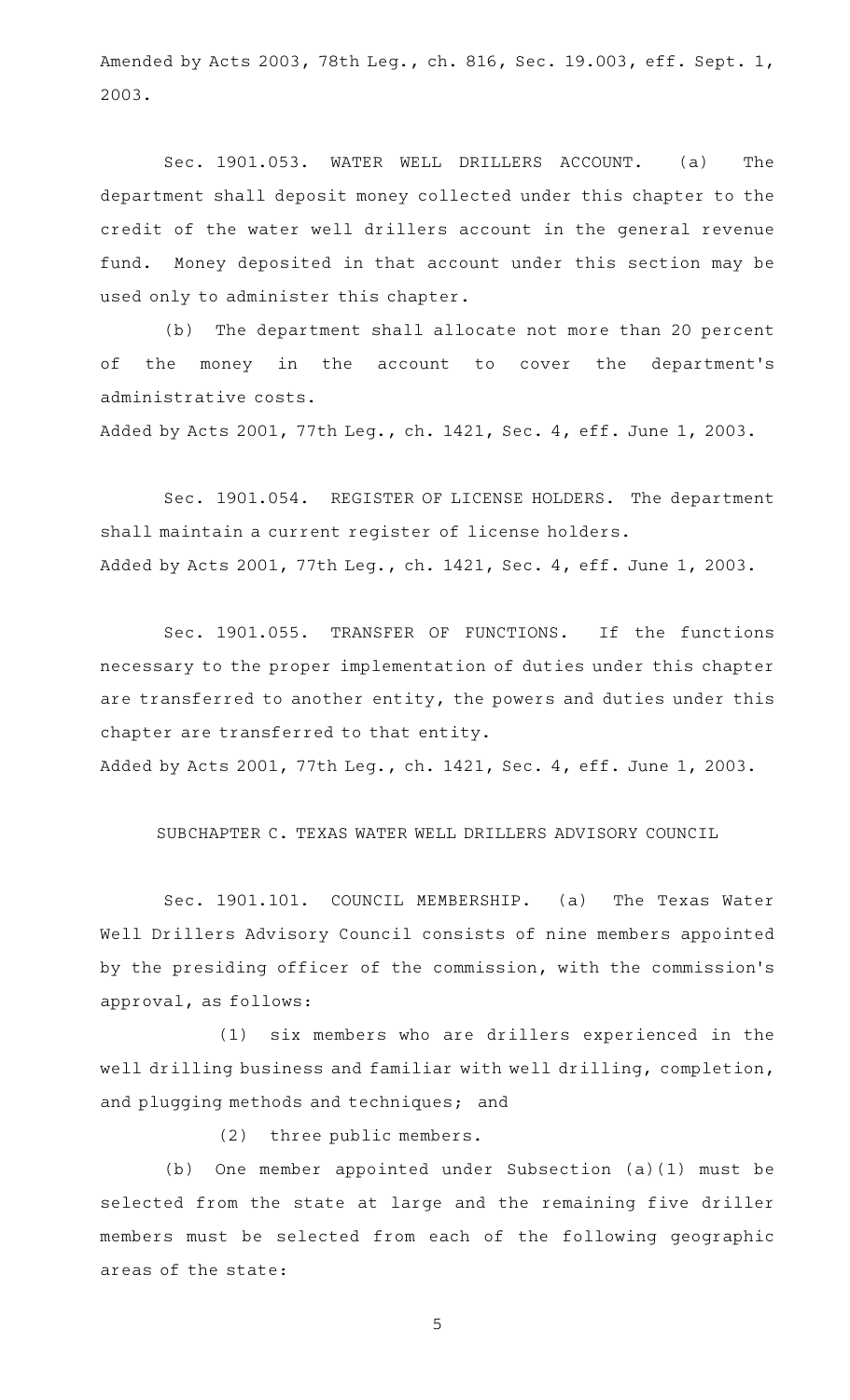- $(1)$  Gulf Coast area;
- (2) Trans-Pecos area;
- (3) Central Texas area;
- (4) Northeast Texas area; and
- (5) Panhandle-South Plains area.

(c) Appointments to the council shall be made without regard to the race, creed, sex, religion, or national origin of the appointee.

Added by Acts 2001, 77th Leg., ch. 1421, Sec. 4, eff. June 1, 2003. Amended by Acts 2003, 78th Leg., ch. 816, Sec. 19.004, eff. Sept. 1, 2003.

Sec. 1901.102. ELIGIBILITY OF MEMBERS. (a) A person is not eligible to serve as a member under Section [1901.101](http://www.statutes.legis.state.tx.us/GetStatute.aspx?Code=OC&Value=1901.101)(a)(1) if:

 $(1)$  the person is employed by or owns an interest in a company, firm, or business association engaged in any phase of the well drilling business; and

(2) a member serving under Section  $1901.101(a)(1)$  $1901.101(a)(1)$  is employed by or owns an interest in the same company, firm, or business association.

(b) A person is not eligible for appointment as a public member of the council if the person or the person 's spouse:

(1) is licensed by an occupational regulatory agency in the field of well drilling; or

(2) is employed by, participates in the management of, or has, other than as a consumer, a financial interest in a business entity or other organization related to the field of well drilling. Added by Acts 2001, 77th Leg., ch. 1421, Sec. 4, eff. June 1, 2003.

Sec. 1901.103. MEMBERSHIP AND EMPLOYEE RESTRICTIONS. (a) An officer, employee, or paid consultant of a trade association in the well drilling industry may not be a council member or an employee of the department connected with the administration of this chapter.

(b) A council member or an employee of the department connected with the administration of this chapter may not be related within the second degree by affinity or consanguinity to a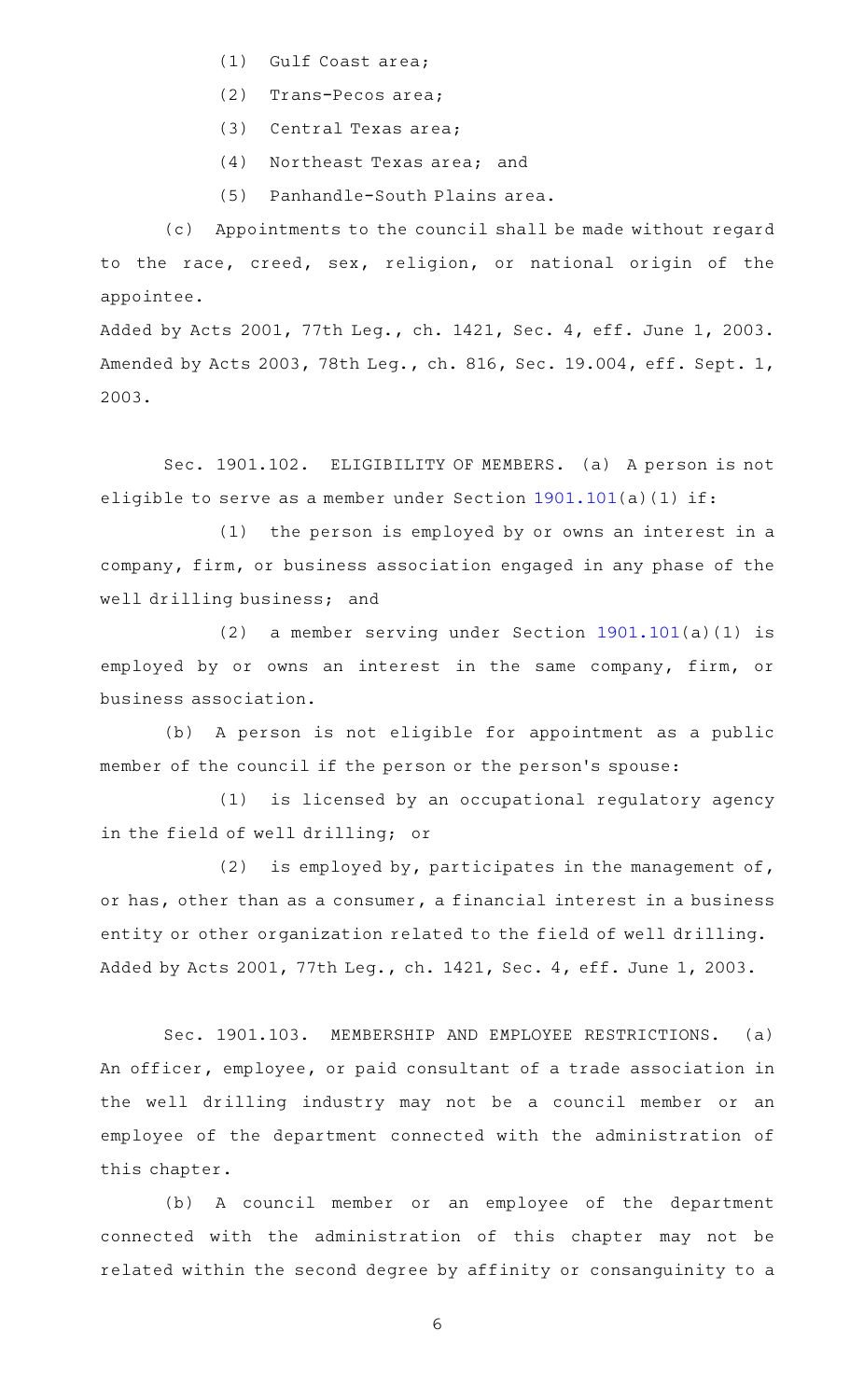person who is an officer, employee, or paid consultant of a trade association in the well drilling industry.

(c) A person may not serve as a member of the council if the person is required to register as a lobbyist under Chapter [305](http://www.statutes.legis.state.tx.us/GetStatute.aspx?Code=GV&Value=305), Government Code, because of the person 's activities on behalf of a trade or professional association in the well drilling industry. Added by Acts 2001, 77th Leg., ch. 1421, Sec. 4, eff. June 1, 2003.

Sec. 1901.104. TERMS. Council members serve six-year terms expiring September 15. Added by Acts 2001, 77th Leg., ch. 1421, Sec. 4, eff. June 1, 2003.

Sec. 1901.105. PRESIDING OFFICER. The presiding officer of the commission, with the commission 's approval, shall appoint a member of the council to serve as presiding officer of the council for two years.

Added by Acts 2001, 77th Leg., ch. 1421, Sec. 4, eff. June 1, 2003. Amended by Acts 2003, 78th Leg., ch. 816, Sec. 19.005, eff. Sept. 1, 2003.

Sec. 1901.106. GROUNDS FOR REMOVAL. It is a ground for removal from the council that a member:

(1) does not have at the time of appointment the qualifications required by Section [1901.101](http://www.statutes.legis.state.tx.us/GetStatute.aspx?Code=OC&Value=1901.101) or [1901.102](http://www.statutes.legis.state.tx.us/GetStatute.aspx?Code=OC&Value=1901.102);

(2) does not maintain during service on the council the qualifications required by Section [1901.101](http://www.statutes.legis.state.tx.us/GetStatute.aspx?Code=OC&Value=1901.101) or [1901.102;](http://www.statutes.legis.state.tx.us/GetStatute.aspx?Code=OC&Value=1901.102)

(3) violates a prohibition established by Section [1901.103](http://www.statutes.legis.state.tx.us/GetStatute.aspx?Code=OC&Value=1901.103); or

(4) is absent from more than half of the regularly scheduled council meetings that the member is eligible to attend each year.

Added by Acts 2001, 77th Leg., ch. 1421, Sec. 4, eff. June 1, 2003.

Sec. 1901.107. MEETINGS; QUORUM. (a) Repealed by Acts 2021, 87th Leg., R.S., Ch. 663 (H.B. [1560\)](http://www.legis.state.tx.us/tlodocs/87R/billtext/html/HB01560F.HTM), Sec. 1.25(24), eff. September 1, 2021.

(b) The council shall conduct meetings in compliance with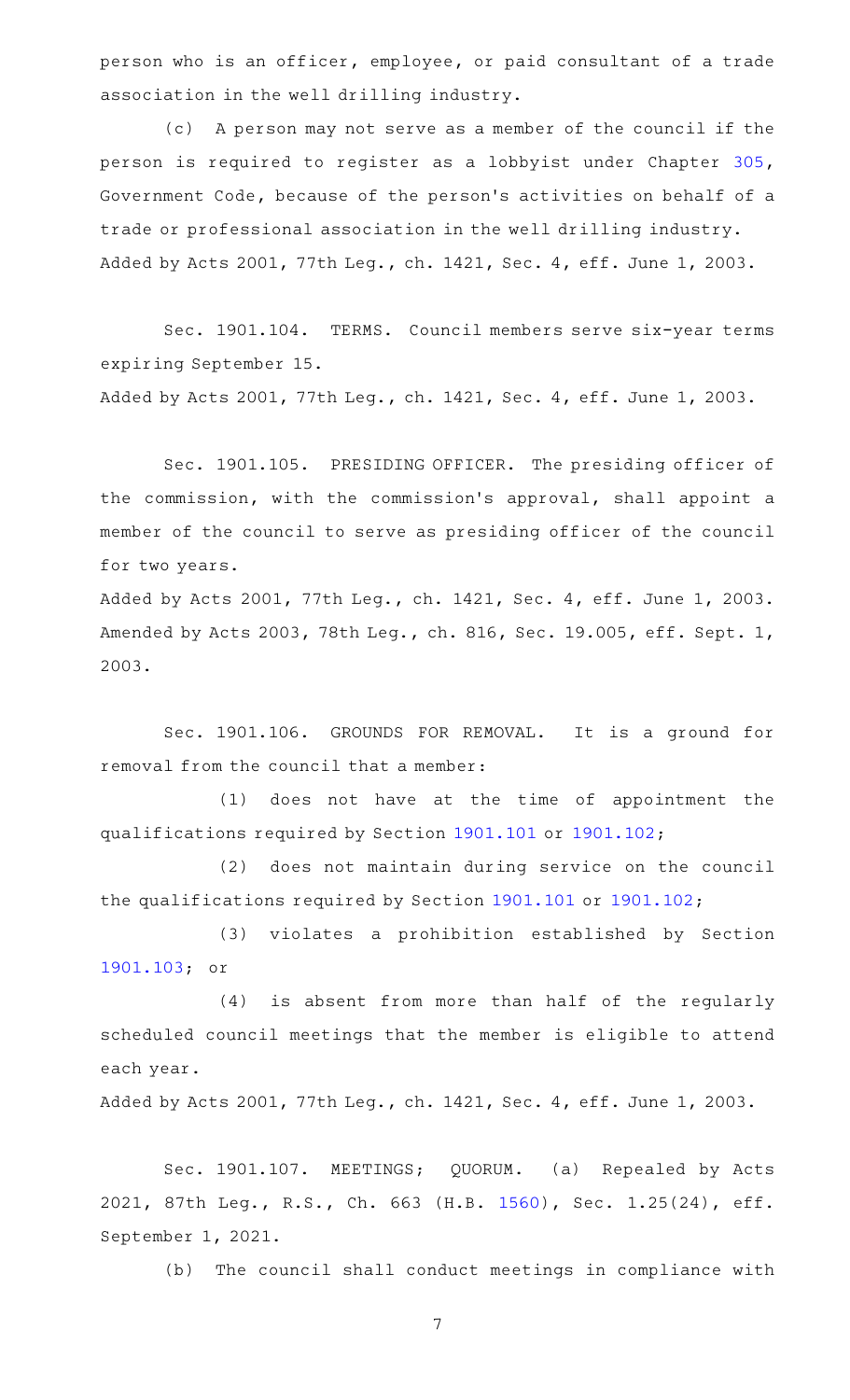Chapter [551,](http://www.statutes.legis.state.tx.us/GetStatute.aspx?Code=GV&Value=551) Government Code.

(c) A majority of the council constitutes a quorum. Added by Acts 2001, 77th Leg., ch. 1421, Sec. 4, eff. June 1, 2003. Amended by:

Acts 2021, 87th Leg., R.S., Ch. 663 (H.B. [1560\)](http://www.legis.state.tx.us/tlodocs/87R/billtext/html/HB01560F.HTM), Sec. 1.25(24), eff. September 1, 2021.

Sec. 1901.108. REIMBURSEMENT. A council member may be reimbursed for travel expenses, including expenses for meals and lodging. A member is entitled to reimbursement for transportation expenses as prescribed by the General Appropriations Act. Added by Acts 2001, 77th Leg., ch. 1421, Sec. 4, eff. June 1, 2003. Amended by Acts 2003, 78th Leg., ch. 1276, Sec. 14A.404(a), eff. Sept. 1, 2003.

Sec. 1901.109. COUNCIL POWERS AND DUTIES. (a) The council may propose rules for adoption by the commission relating to the regulation of drillers registered under this chapter.

(b) The council shall advise the department on the contents of licensing examinations.

 $(c)$  The council may:

(1) recommend standards for continuing education programs, including standards relating to:

(A) the qualifications of program providers and instructors; and

(B) the amount of program fees; and

(2) recommend topics to be covered in a continuing education course.

(d) The council shall assist the commission in evaluating continuing education programs.

(e) Repealed by Acts 2003, 78th Leg., ch. 816, Sec. 19.017(2).

Added by Acts 2001, 77th Leg., ch. 1421, Sec. 4, eff. June 1, 2003. Amended by Acts 2003, 78th Leg., ch. 816, Sec. 19.006, 19.017(2), eff. Sept. 1, 2003.

# SUBCHAPTER D. LICENSE REQUIREMENTS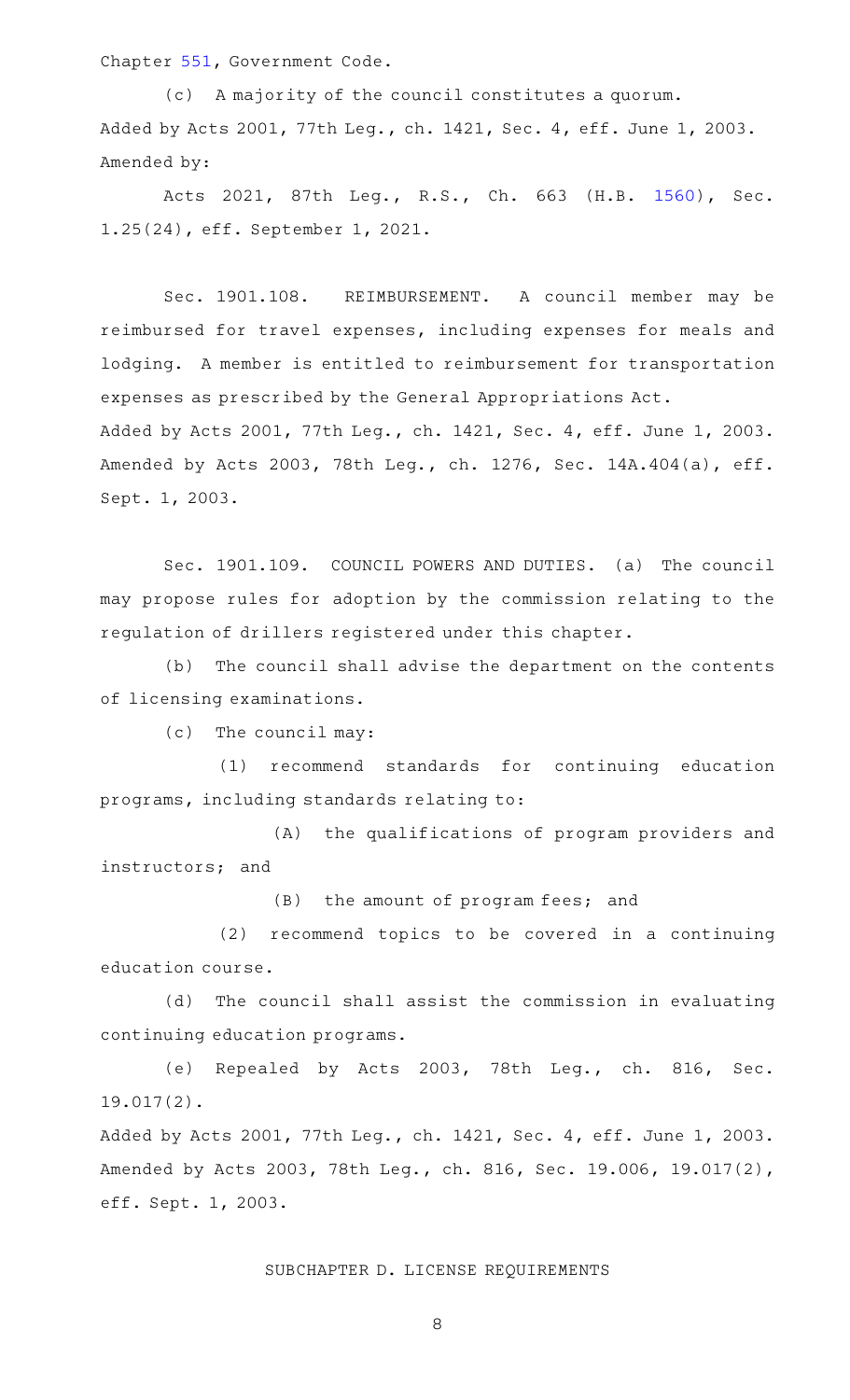Sec. 1901.151. LICENSE REQUIRED. A person may not act or offer to act as a driller unless the person holds a license issued by the executive director under this chapter and rules adopted under this chapter.

Added by Acts 2001, 77th Leg., ch. 1421, Sec. 4, eff. June 1, 2003. Amended by Acts 2003, 78th Leg., ch. 816, Sec. 26.056, eff. Sept. 1, 2003; Acts 2003, 78th Leg., ch. 1276, Sec. 14A.406, eff. Sept. 1, 2003.

Sec. 1901.152. LICENSE APPLICATION. An applicant for a license must submit to the department:

 $(1)$  an application that includes:

- $(A)$  the applicant's name;
- $(B)$  the applicant's business address;
- (C) the applicant's permanent mailing address;

and

(D) any other relevant information required by the department; and

 $(2)$  an application fee.

Added by Acts 2001, 77th Leg., ch. 1421, Sec. 4, eff. June 1, 2003. Amended by Acts 2003, 78th Leg., ch. 816, Sec. 19.007, eff. Sept. 1, 2003.

Amended by:

Acts 2015, 84th Leg., R.S., Ch. 1013 (H.B. [930](http://www.legis.state.tx.us/tlodocs/84R/billtext/html/HB00930F.HTM)), Sec. 1, eff. September 1, 2015.

Sec. 1901.153. APPRENTICE DRILLER PROGRAM. The commission by rule shall establish an apprentice driller program. Added by Acts 2015, 84th Leg., R.S., Ch. 1013 (H.B. [930](http://www.legis.state.tx.us/tlodocs/84R/billtext/html/HB00930F.HTM)), Sec. 2, eff. September 1, 2015.

Sec. 1901.154. LICENSE FEE. A person who qualifies for a license must pay to the department the license fee set by the commission.

Added by Acts 2001, 77th Leg., ch. 1421, Sec. 4, eff. June 1, 2003.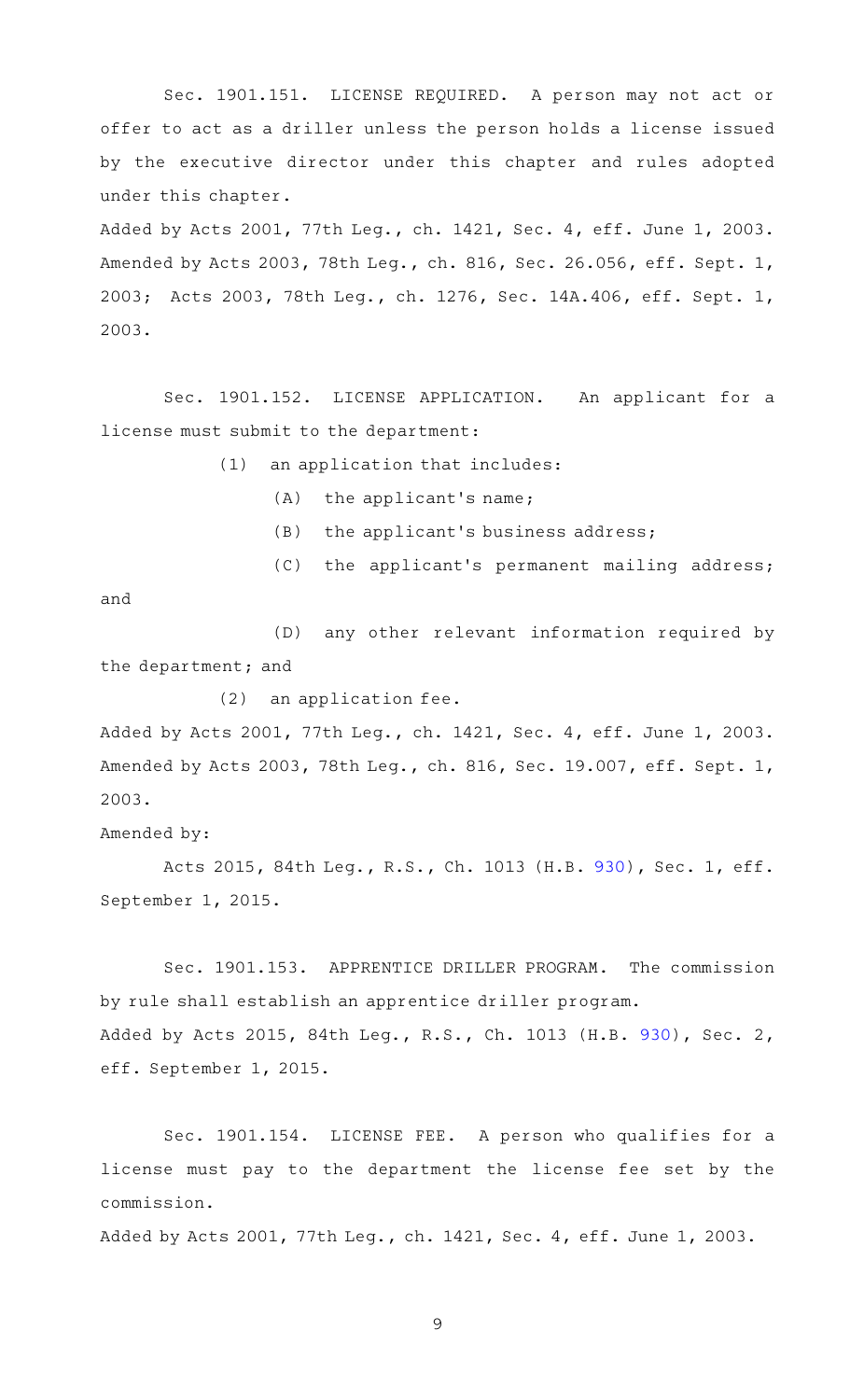Sec. 1901.155. LICENSE EXPIRATION; RENEWAL. (a) A license issued under this chapter expires annually. On or before the license expiration date, a license holder must pay an annual renewal fee to the department.

(b) Repealed by Acts 2003, 78th Leg., ch. 816, Sec. 19.017(3).

Added by Acts 2001, 77th Leg., ch. 1421, Sec. 4, eff. June 1, 2003. Amended by Acts 2003, 78th Leg., ch. 816, Sec. 19.017(3), eff. Sept. 1, 2003; Acts 2003, 78th Leg., ch. 1276, Sec. 14A.407(a), eff. Sept. 1, 2003.

Sec. 1901.158. LICENSE NOT TRANSFERABLE. A license is not transferable or assignable. Added by Acts 2001, 77th Leg., ch. 1421, Sec. 4, eff. June 1, 2003.

Sec. 1901.159. REPLACEMENT OF LOST OR DESTROYED LICENSE. On application and payment of a fee, the department shall issue a duplicate license to replace a lost or destroyed license. Added by Acts 2001, 77th Leg., ch. 1421, Sec. 4, eff. June 1, 2003.

Sec. 1901.161. EXEMPTION: DEWATERING WELL. The licensing requirements of this subchapter do not apply to a person who drills, bores, cores, or constructs a dewatering well or system to remove water for the purpose of constructing a highway, road, bridge, drainage, or underground utility project.

Added by Acts 2001, 77th Leg., ch. 1421, Sec. 4, eff. June 1, 2003.

Sec. 1901.162. WAIVER FOR APPLICANT LICENSED IN ANOTHER STATE. The commission may adopt rules allowing waiver of a license requirement for an applicant who is licensed in another state that has license requirements substantially equivalent to those of this state.

Added by Acts 2001, 77th Leg., ch. 1421, Sec. 4, eff. June 1, 2003. Amended by Acts 2003, 78th Leg., ch. 816, Sec. 19.008, eff. Sept. 1, 2003.

# SUBCHAPTER E. EXAMINATION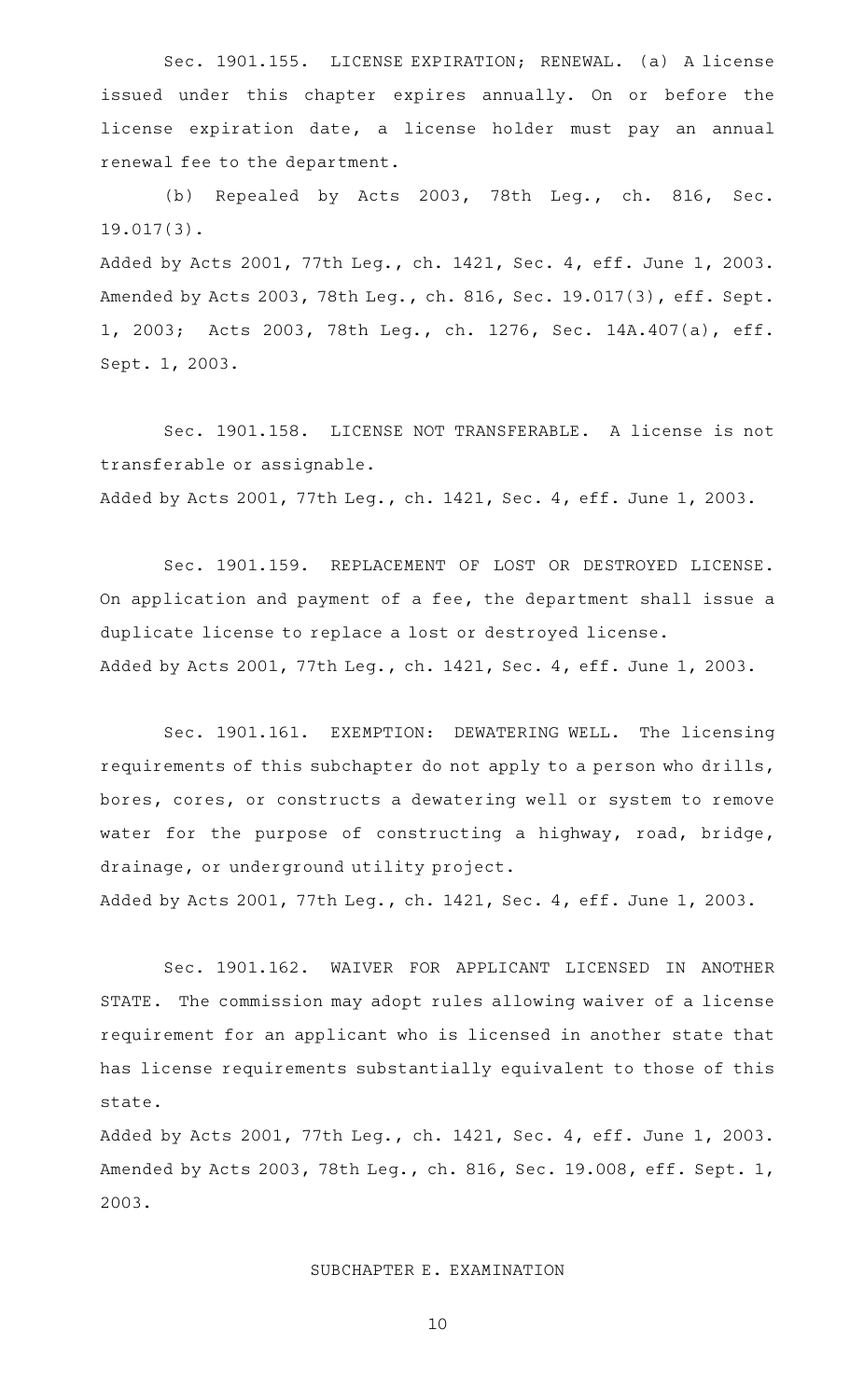Sec. 1901.201. EXAMINATION. The department shall offer examinations for a license under this chapter. Added by Acts 2001, 77th Leg., ch. 1421, Sec. 4, eff. June 1, 2003. Amended by:

Acts 2015, 84th Leg., R.S., Ch. 1013 (H.B. [930](http://www.legis.state.tx.us/tlodocs/84R/billtext/html/HB00930F.HTM)), Sec. 3, eff. September 1, 2015.

Sec. 1901.202. CONTENTS OF EXAMINATION. (a) The department shall design written examinations to disqualify a person who lacks the necessary knowledge of drilling, of completion and plugging methods and techniques, and of groundwater formations to the extent that drilling by the person would create a serious risk of polluting fresh water.

 $(b)$  The department may prescribe additional requirements:

(1) for the examination of monitoring well drillers; and

(2) that relate to water conservation for the examination of dewatering well drillers. Added by Acts 2001, 77th Leg., ch. 1421, Sec. 4, eff. June 1, 2003.

Sec. 1901.203. ORAL EXAMINATION. An applicant may take an oral examination.

Added by Acts 2001, 77th Leg., ch. 1421, Sec. 4, eff. June 1, 2003.

Sec. 1901.204. GRADING OF EXAMINATION. The department shall administer examinations so that a person grading an examination does not know the identity of the person taking the examination.

Added by Acts 2001, 77th Leg., ch. 1421, Sec. 4, eff. June 1, 2003.

Sec. 1901.206. REEXAMINATION. A person who fails an examination may apply to take a subsequent examination on payment of the examination fee.

Added by Acts 2001, 77th Leg., ch. 1421, Sec. 4, eff. June 1, 2003.

# SUBCHAPTER F. PRACTICE BY LICENSE HOLDER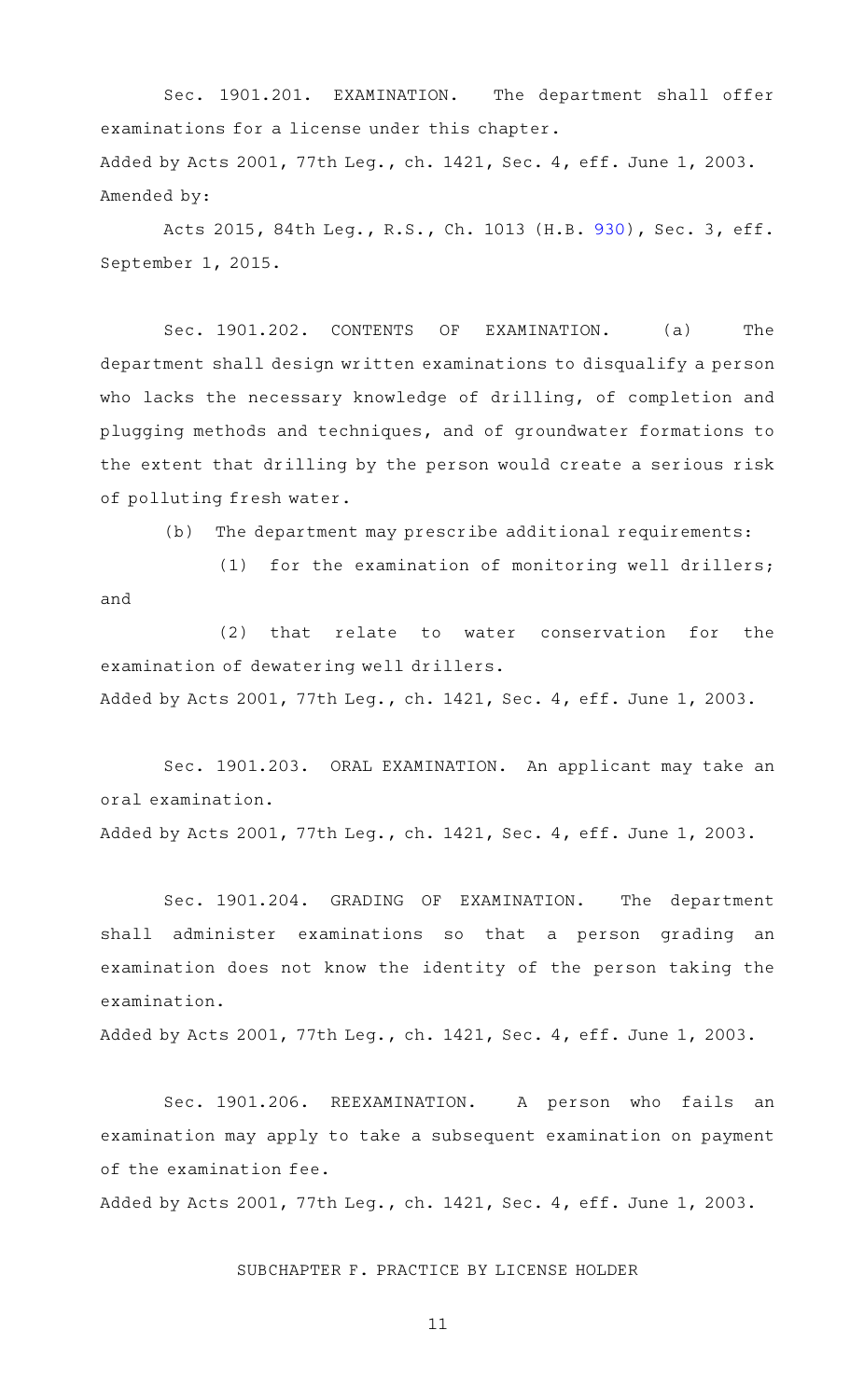Sec. 1901.251. WELL LOG. (a) Each driller who drills, deepens, or otherwise alters a water well in this state shall make and keep a legible and accurate well log in accordance with rules adopted by the commission and on forms prescribed by the executive director. The well log shall be recorded at the time of drilling, deepening, or otherwise altering the well and must contain:

(1) the depth, thickness, and character of the strata penetrated;

(2) the location of water-bearing strata;

 $(3)$  the depth, size, and character of casing installed; and

(4) any other information required by rules adopted by the commission.

(b) Not later than the 60th day after the date of the completion or cessation of drilling, deepening, or otherwise altering the well, the driller shall deliver, send by first class mail, or provide electronically a copy of the well log to:

 $(1)$  the department;

(2) the Texas Commission on Environmental Quality; and

(3) the owner of the well or the person for whom the well was drilled.

(c) If the department receives, by certified mail, a written request from the owner of the well or from the person for whom the well was drilled that the well log be made confidential, the department shall protect the contents of the well log as confidential and not a matter of public record.

Added by Acts 2001, 77th Leg., ch. 1421, Sec. 4, eff. June 1, 2003. Amended by Acts 2003, 78th Leg., ch. 816, Sec. 19.009, eff. Sept. 1, 2003.

Amended by:

Acts 2015, 84th Leg., R.S., Ch. 1013 (H.B. [930](http://www.legis.state.tx.us/tlodocs/84R/billtext/html/HB00930F.HTM)), Sec. 4, eff. September 1, 2015.

Sec. 1901.252. MARKING RIG. (a) A driller shall legibly mark the license number that appears on the driller 's license on each rig used by the driller or the driller 's employees in the well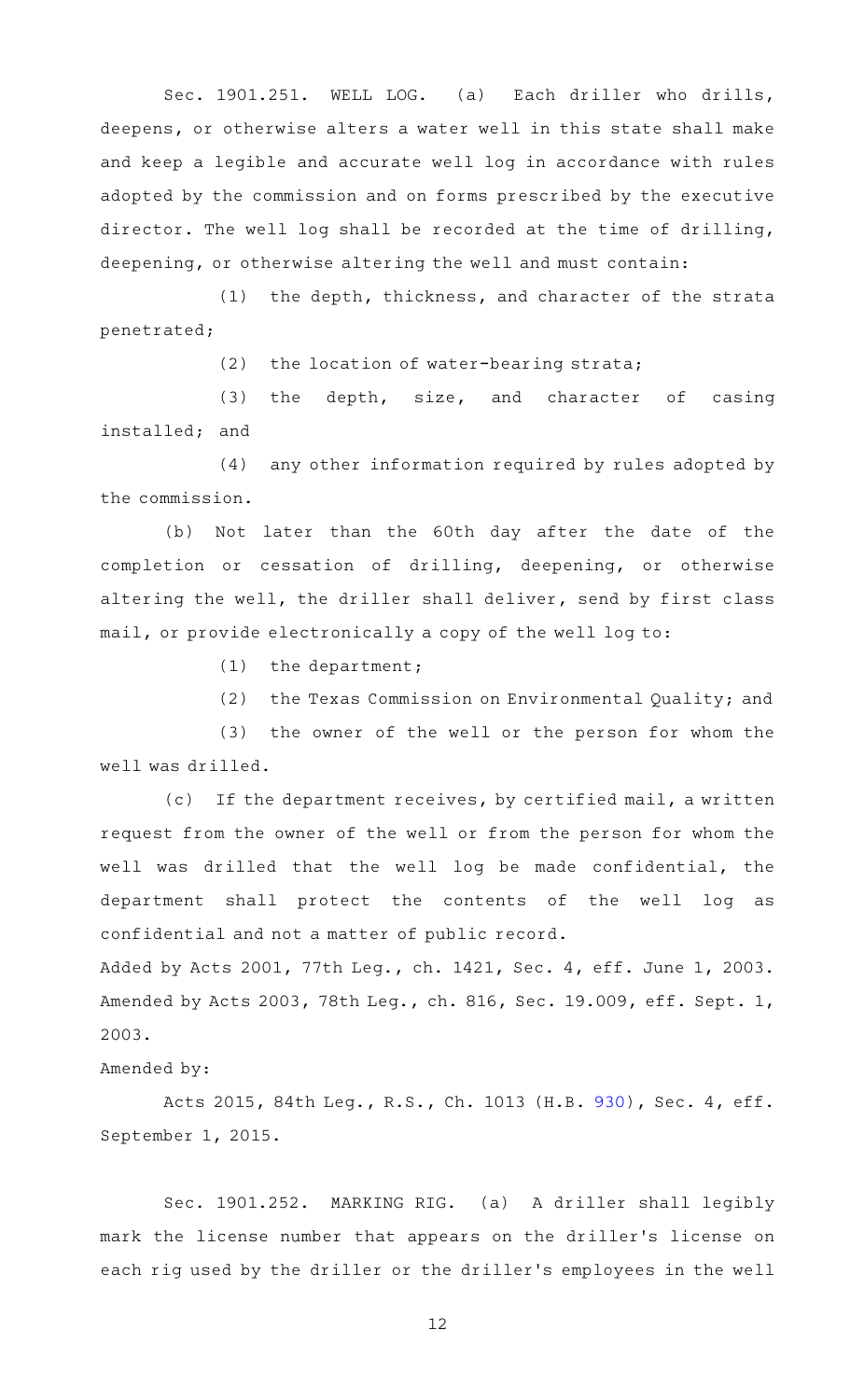drilling business.

(b) The commission shall adopt rules specifying the manner for marking a rig. Added by Acts 2001, 77th Leg., ch. 1421, Sec. 4, eff. June 1, 2003. Amended by Acts 2003, 78th Leg., ch. 816, Sec. 19.010, eff. Sept. 1, 2003.

Sec. 1901.253. COMPLETING WATER WELL. A driller shall complete a well under standards and procedures adopted by the commission.

Added by Acts 2001, 77th Leg., ch. 1421, Sec. 4, eff. June 1, 2003. Amended by Acts 2003, 78th Leg., ch. 816, Sec. 19.011, eff. Sept. 1, 2003.

Sec. 1901.254. NOTICE REGARDING INJURIOUS WATER; PLUGGING, REPAIR, OR COMPLETION OF WELL. (a) A driller shall notify the department and the landowner or person having a well drilled on encountering water injurious to vegetation, land, or other water and determining that the well must be plugged, repaired, or properly completed in order to avoid injury or pollution.

(b) The driller shall ensure that the well is plugged, repaired, or properly completed under standards and procedures adopted by the commission.

Added by Acts 2001, 77th Leg., ch. 1421, Sec. 4, eff. June 1, 2003. Amended by Acts 2003, 78th Leg., ch. 816, Sec. 19.012, eff. Sept. 1, 2003.

Sec. 1901.255. PLUGGING WATER WELL. (a) In this section: (1) "Abandoned well" means a well that is not in use. A well is considered to be in use if:

(A) the well is not a deteriorated well and contains the casing, pump, and pump column in good condition;

(B) the well is not a deteriorated well and has been capped;

(C) the water from the well has been put to an authorized beneficial use, as defined by the Water Code;

(D) the well is used in the normal course and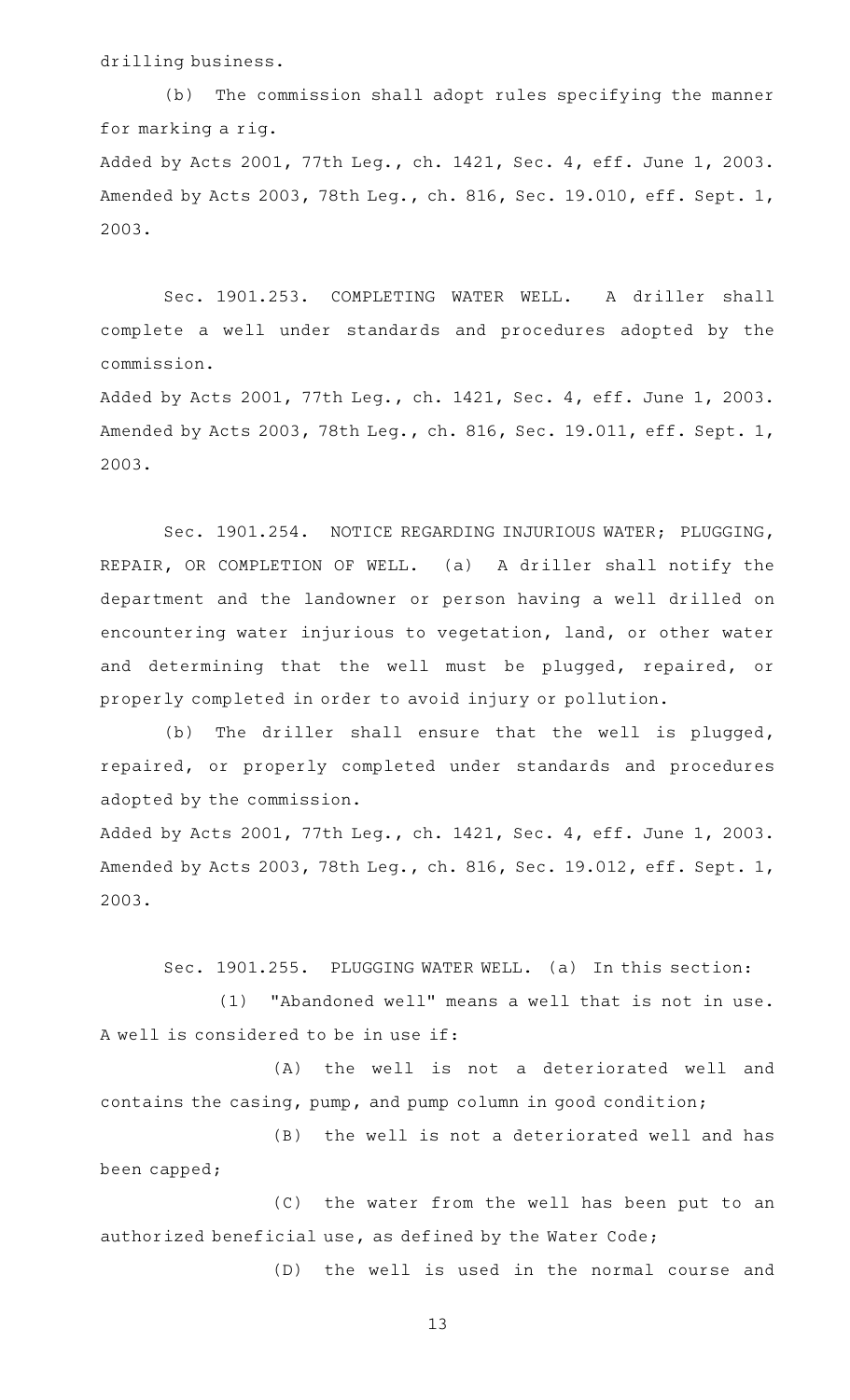scope and with the intensity and frequency of other similar users in the general community; or

(E) the owner is participating in the Conservation Reserve Program authorized by Sections 1231-1236, Food Security Act of 1985 (16 U.S.C. Sections 3831-3836), or a similar governmental program.

(2) "Deteriorated well" means a well that, because of its condition, will cause or is likely to cause pollution of any water in this state, including groundwater.

(b) A driller who knows of an abandoned or deteriorated well shall notify the landowner or person who possesses the well that the well must be plugged or capped to avoid injury or pollution.

(c) Not later than the 180th day after the date a landowner or other person who possesses an abandoned or deteriorated well learns of its condition, the landowner or other person shall have the well plugged or capped under standards and procedures adopted by the commission.

(d) Not later than the 30th day after the date the well is plugged, a driller, licensed pump installer, or well owner who plugs an abandoned or deteriorated well shall submit a plugging report to:

(1) the board of directors of the groundwater conservation district in which the well is located, if the well is located in the boundaries of a groundwater conservation district; and

 $(2)$  the executive director.

(e) The department or the groundwater conservation district in which the well is located shall furnish plugging report forms on request. The executive director shall prescribe the content of the forms.

Added by Acts 2001, 77th Leg., ch. 1421, Sec. 4, eff. June 1, 2003. Amended by Acts 2003, 78th Leg., ch. 816, Sec. 19.013, eff. Sept. 1, 2003.

Sec. 1901.256. ENFORCEMENT BY GROUNDWATER CONSERVATION DISTRICT. (a) This section applies only to a violation related to a well located in the boundaries of the groundwater conservation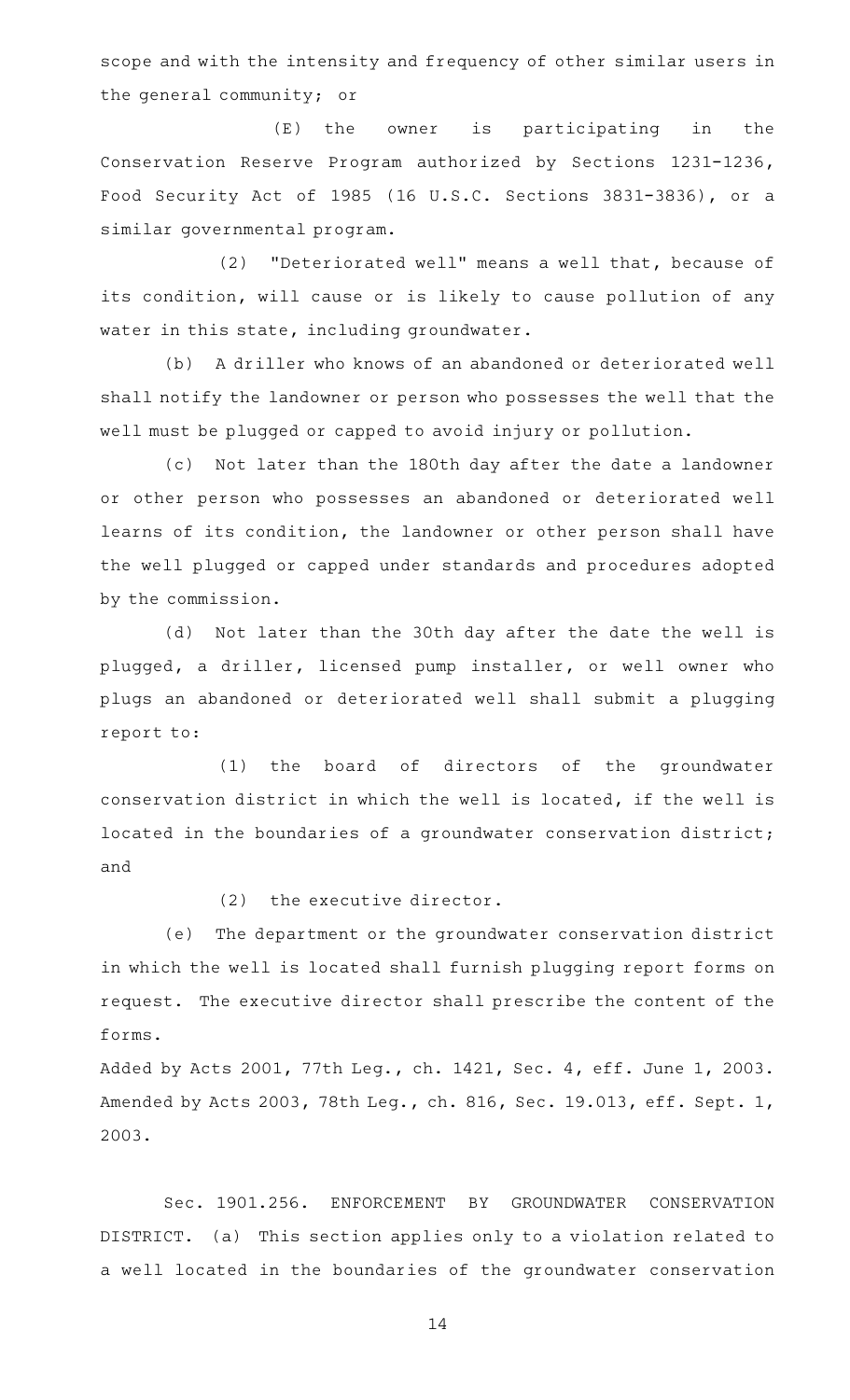district seeking to bring an action under this section.

(b) A groundwater conservation district shall enforce compliance with Section [1901.255](http://www.statutes.legis.state.tx.us/GetStatute.aspx?Code=OC&Value=1901.255) related to wells located in the boundaries of the district.

(c) A groundwater conservation district may bring an action to enjoin a person from violating Section [1901.255.](http://www.statutes.legis.state.tx.us/GetStatute.aspx?Code=OC&Value=1901.255)

(d) A groundwater conservation district may enforce by injunction or other appropriate remedy in a court any rule, decision, determination, or order adopted or entered under this chapter that is related to Section [1901.255](http://www.statutes.legis.state.tx.us/GetStatute.aspx?Code=OC&Value=1901.255).

(e) A groundwater conservation district may bring an action to recover a civil penalty under Section [1901.401](http://www.statutes.legis.state.tx.us/GetStatute.aspx?Code=OC&Value=1901.401) for a violation of this chapter or a rule adopted under this chapter related to Section [1901.255](http://www.statutes.legis.state.tx.us/GetStatute.aspx?Code=OC&Value=1901.255).

(f) The groundwater conservation district may bring the action in the county in which:

(1) the offending activity occurred; or

(2) the person engaging in the activity resides.

Added by Acts 2003, 78th Leg., ch. 816, Sec. 19.014, eff. Sept. 1, 2003.

Sec. 1901.257. MEMORANDUM OF UNDERSTANDING REGARDING ABANDONED WELLS. (a) In this section, "abandoned well" and "deteriorated well" have the meanings assigned by Section [1901.255](http://www.statutes.legis.state.tx.us/GetStatute.aspx?Code=OC&Value=1901.255).

(b) The Texas Commission on Environmental Quality and the department shall by rule adopt or revise a joint memorandum of understanding to coordinate the efforts of the department, groundwater conservation districts, and the field offices of the Texas Commission on Environmental Quality relating to investigative procedures for referrals of complaints regarding abandoned and deteriorated wells.

(c) Each groundwater conservation district in which an abandoned or deteriorated well is located shall join the memorandum of understanding adopted under Subsection (b).

Added by Acts 2003, 78th Leg., ch. 816, Sec. 19.015, eff. Sept. 1, 2003.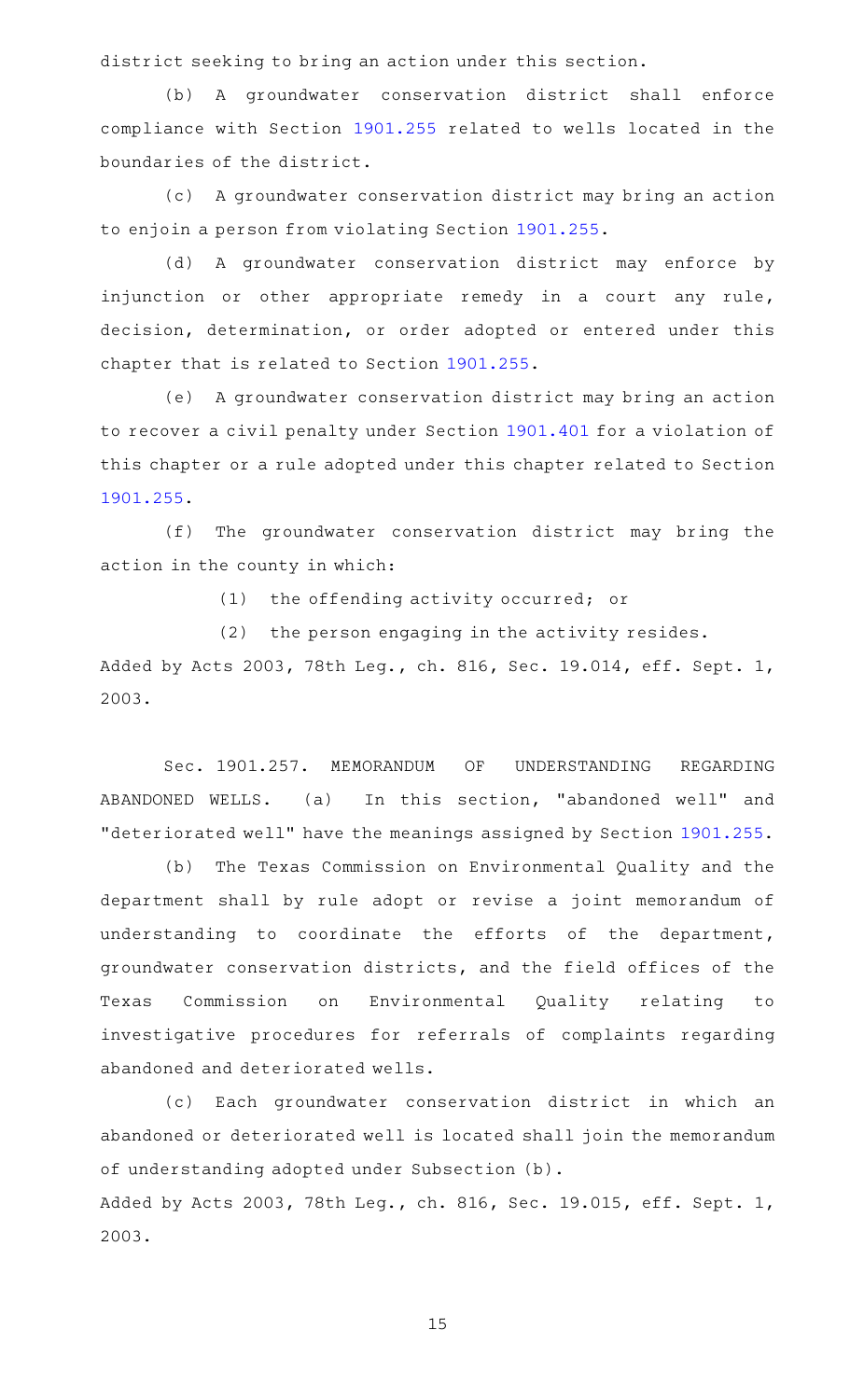### SUBCHAPTER G. PROHIBITED PRACTICES AND DISCIPLINARY PROCEDURES

Sec. 1901.301. GROUNDS FOR DISCIPLINARY ACTION. The commission may discipline a person under Section [51.353](http://www.statutes.legis.state.tx.us/GetStatute.aspx?Code=OC&Value=51.353) for a violation of this chapter or a rule adopted under this chapter, including:

(1) an intentional misstatement or misrepresentation of a fact on an application or well log or to a person for whom a well is being drilled, deepened, or otherwise altered;

(2) the failure to keep, deliver, or send a well log as required by Section [1901.251;](http://www.statutes.legis.state.tx.us/GetStatute.aspx?Code=OC&Value=1901.251)

(3) the failure to advise a person for whom a well is being drilled that:

 $(A)$  injurious water has been encountered;

 $(B)$  the water is a pollution hazard; and

(C) the well must be immediately plugged in an acceptable manner; or

 $(4)$  the failure to complete a well in accordance with standards and procedures adopted by the commission.

Added by Acts 2001, 77th Leg., ch. 1421, Sec. 4, eff. June 1, 2003. Amended by Acts 2003, 78th Leg., ch. 816, Sec. 19.016, eff. Sept. 1, 2003.

# SUBCHAPTER I. OTHER PENALTIES AND ENFORCEMENT PROVISIONS

Sec. 1901.401. CIVIL PENALTY. A person who violates this chapter or a rule adopted under this chapter is subject to a civil penalty of not less than \$200 or more than \$1,000 for each day of noncompliance or each act of noncompliance as determined by the court.

Added by Acts 2001, 77th Leg., ch. 1421, Sec. 4, eff. June 1, 2003.

Sec. 1901.402. INJUNCTION AND OTHER ENFORCEMENT PROVISIONS. (a) The executive director may bring an action to enjoin a person from violating this chapter.

(b) The executive director may enforce by injunction or other appropriate remedy in a court any rule, decision,